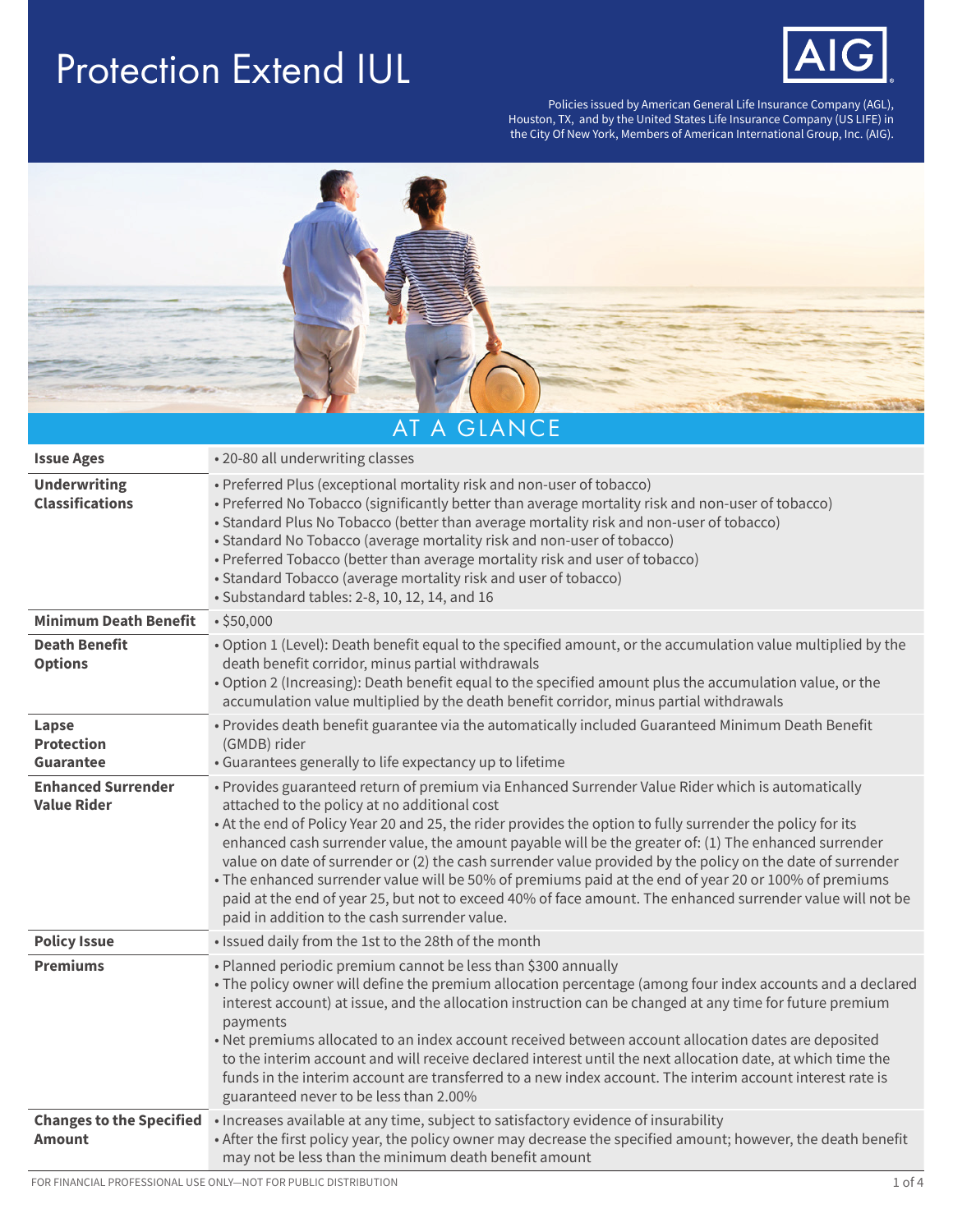| <b>Protection Extend IUL Policy Charges</b>                                         |                                                                                                                                                                                                                                                                                                                                                                                                                                                                                                                                                                                                                                                                                                                                   |
|-------------------------------------------------------------------------------------|-----------------------------------------------------------------------------------------------------------------------------------------------------------------------------------------------------------------------------------------------------------------------------------------------------------------------------------------------------------------------------------------------------------------------------------------------------------------------------------------------------------------------------------------------------------------------------------------------------------------------------------------------------------------------------------------------------------------------------------|
| <b>Surrender Charges</b>                                                            | · Surrender Charge period for the base coverage of the specified amount applies up to the first 19 years. If the<br>base coverage is increased, a new surrender charge period will apply to the increase.                                                                                                                                                                                                                                                                                                                                                                                                                                                                                                                         |
| <b>Monthly Deductions</b>                                                           | • Current monthly Administration Fee of \$10.00, maximum charge of \$10.00<br>• 5 year monthly expense charge per \$1,000, including increases<br>• Current cost of insurance charges based on Net Amount at Risk as defined in the policy<br>• Rider charges                                                                                                                                                                                                                                                                                                                                                                                                                                                                     |
| <b>Percentage of</b><br><b>Premium Load</b>                                         | • Current charges vary by issue age, policy year, underwriting class.<br>• Maximum charges are 12% for Years 1-5 and 15% for Years 6+.                                                                                                                                                                                                                                                                                                                                                                                                                                                                                                                                                                                            |
| <b>Protection Extend IUL Index Accounts</b>                                         |                                                                                                                                                                                                                                                                                                                                                                                                                                                                                                                                                                                                                                                                                                                                   |
| <b>Blend Participation</b><br><b>Rate Account</b><br>(not available<br>in New York) | • Volatility control index strategy with the ML Strategic Balanced Index® which blends the S&P 500 and Merrill<br>Lynch 10-year U.S. Treasury Futures Total Return Index and cash<br>• A predefined percentage is used to calculate how much of the net increase (participation) in index value is<br>credited to the policy in positive performance years.<br>• A current crediting bonus of 0.80% (guaranteed at 0.75%) through an account value enhancement from<br>policy year 6 and later<br>• A one-year duration to calculate interest crediting<br>. No less than 0% index interest crediting helps protect from losses in down markets                                                                                   |
| <b>Global Blend</b><br><b>Participation Rate</b><br>(not available<br>in New York)  | • Volatility control index strategy with the PIMCO Global Optima Index® which blends International and<br>emerging markets, U.S. large cap, U.S. mid cap, and U.S. small cap with U.S. Bonds made up of treasuries,<br>corporate bonds and mortgage-backed securities<br>• A predefined percentage is used to calculate how much of the net increase (participation) in index value is<br>credited to the policy in positive performance years.<br>• A current crediting bonus of 0.80% (guaranteed at 0.75%) through an account value enhancement from<br>policy year 6 and later<br>• A one-year duration to calculate interest crediting<br>. No less than 0% interest crediting strategy protects from losses in down markets |
| <b>Participation Rate</b><br><b>Account</b>                                         | · Index strategy is based on performance of the S&P 500 index<br>• A predefined percentage is used to calculate how much of the net increase (participation) in index value is<br>credited to the policy in positive performance years.<br>• A guaranteed crediting bonus of 0.75% through an account value enhancement from policy year 6 and later<br>• A one-year duration to calculate interest crediting<br>. No less than 0% index interest crediting helps protect from losses in down markets                                                                                                                                                                                                                             |
| <b>Cap Account</b>                                                                  | • Index strategy is based on performance of the S&P 500 index<br>• A predefined percentage is used to calculate the maximum amount of increase (cap) in index value that is<br>credited to the policy, regardless how well the index performs.<br>• A guaranteed crediting bonus of 0.75% through an account value enhancement from policy year 6 and later<br>• A one-year duration to calculate interest crediting<br>. No less than 0% index interest crediting protects from losses in down markets                                                                                                                                                                                                                           |
| <b>Declared Interest</b><br><b>Account</b>                                          | · Fixed interest rate declared by the company (2% guaranteed interest rate)<br>• No participation in index performance<br>• A guaranteed crediting bonus of 0.75% through an account value enhancement from policy year 6 and later                                                                                                                                                                                                                                                                                                                                                                                                                                                                                               |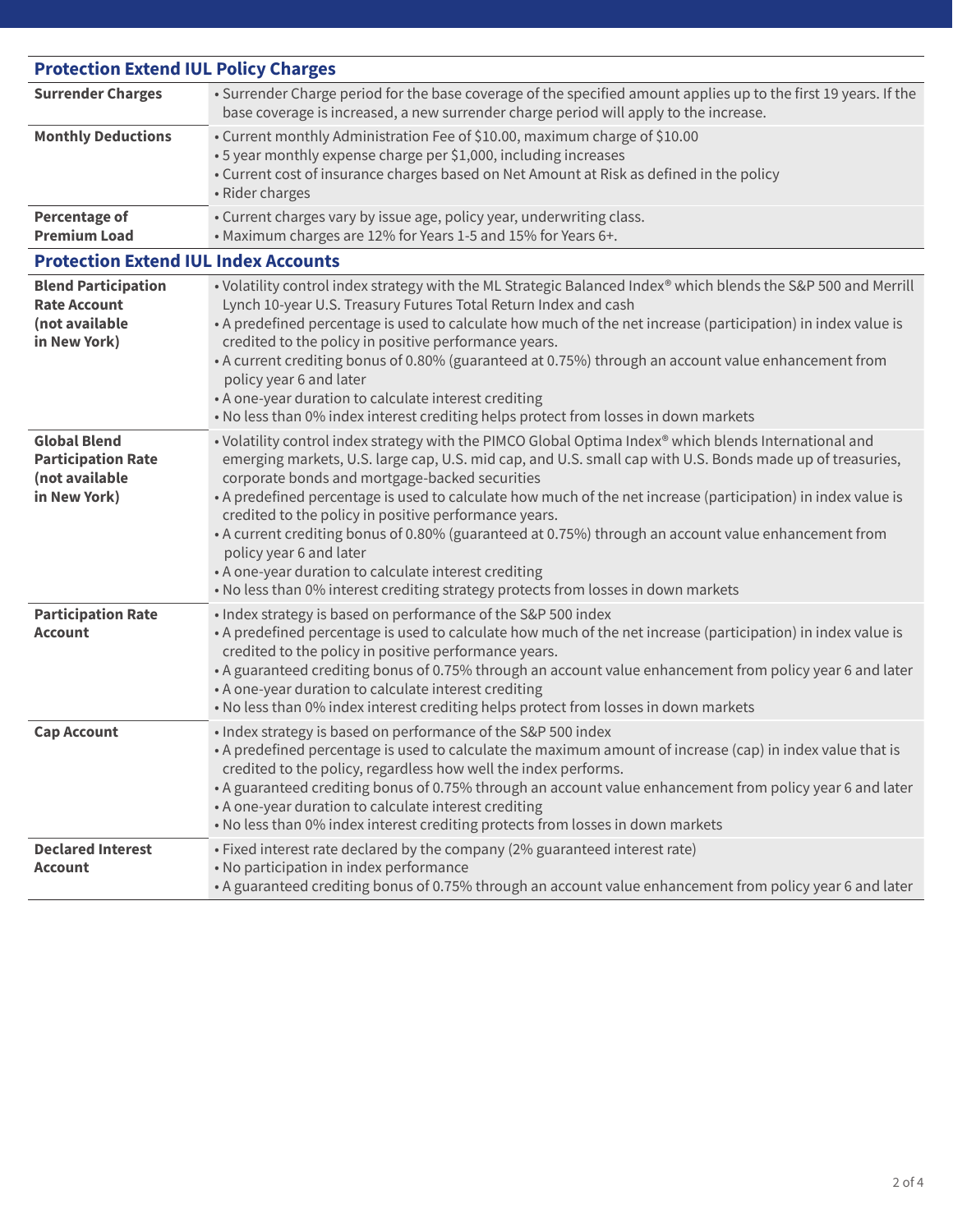| <b>Protection Extend IUL Policy Loans and Withdrawals</b>             |                                                                                                                                                                                                                                                                                                                                                                                                                                                                                                                                                                                                                                                                                            |  |
|-----------------------------------------------------------------------|--------------------------------------------------------------------------------------------------------------------------------------------------------------------------------------------------------------------------------------------------------------------------------------------------------------------------------------------------------------------------------------------------------------------------------------------------------------------------------------------------------------------------------------------------------------------------------------------------------------------------------------------------------------------------------------------|--|
| <b>Policy Loans</b>                                                   | • The policyholder has a choice between loan options that allows flexibility in the loan rates charged on the<br>loans and interest rates credited on accumulation values impaired by policy loans.<br>• These options include (a) Standard loans with Preferred Loan features and (b) participating loans                                                                                                                                                                                                                                                                                                                                                                                 |  |
| <b>Standard Loans/</b><br><b>Preferred Loans</b>                      | <b>Standard Loans</b><br>• The current effective annual loan rate is 3.00%. It is payable in advance at the rate of 2.91%.<br>• Annual effective rate of 2.00% will be credited to the portion of the accumulation value that equals the<br>amount of policy loans<br><b>Preferred Loans</b><br>• Available after 10 policy years<br>. The maximum amount eligible is the lesser of 1) the loan value or 2) 10% of the Accumulation Value.<br>• The current effective preferred loan rate is 2%. It is payable in advance at the rate of 1.96%.<br>• Interest credited to the amount of the Accumulation Value offset by a preferred loan will be at an annual<br>effective rate of 2.00%. |  |
| <b>Participating Loans</b>                                            | • Available whenever there is an amount of cash value accumulation in the policy<br>• Participating loans will be available from inception<br>. The initial annual loan rate is 5.00%, payable in advance at the rate of 4.76%. The maximum rate is 8%.<br>. Policy values in these accounts continue to have the potential to earn index interest or declared<br>crediting accounts.                                                                                                                                                                                                                                                                                                      |  |
| <b>Policy Withdrawals</b>                                             | • Available any time during the insured's lifetime, after the first policy year<br>. Death Benefit cannot be reduced below \$50,000, as a result of the withdrawal<br>. Partial withdrawals are taken first from the interim account, then from the declared interest account, then<br>from the index accounts<br>• Current charge of \$25 (maximum contractual charge of \$50) for each withdrawal                                                                                                                                                                                                                                                                                        |  |
| <b>Protection Extend IUL Riders</b>                                   |                                                                                                                                                                                                                                                                                                                                                                                                                                                                                                                                                                                                                                                                                            |  |
| <b>Accidental</b><br><b>Death Benefit</b><br><b>Rider (ADB)</b>       | . Optional Rider that provides an additional death benefit if death resulted from certain accidental injuries<br>• Minimum: \$25,000<br>• Maximum: The lesser of \$250,000 or the initial sum insured under the policy                                                                                                                                                                                                                                                                                                                                                                                                                                                                     |  |
| Children's<br><b>Insurance</b><br><b>Benefit Rider (CIB)</b>          | . Optional Rider that provides term insurance on the base insured's dependent children with coverage<br>through attained age 25.<br>• Minimum: 1 unit (\$1,000)<br>• Maximum: 25 units (\$25,000)                                                                                                                                                                                                                                                                                                                                                                                                                                                                                          |  |
| <b>Terminal Illness</b><br><b>Accelerated</b><br><b>Benefit Rider</b> | . Provides an accelerated death benefit (living benefit) when the insured is diagnosed with a terminal illness<br>(12 months or less to live)<br>. One-time acceleration benefit of up to 50% of the base policy death benefit<br>(less policy loans and excluding riders)<br>· Maximum: \$250,000<br>• Subject to an administrative fee. Some states require a signed disclosure form at time of application                                                                                                                                                                                                                                                                              |  |
| <b>Waiver of</b><br><b>Monthly</b><br><b>Deduction Rider</b>          | . Optional Rider that waives the monthly deduction while the insured is disabled after six months<br>of disability<br>• Rider charges are based on the insured's attained age and increase annually<br>• Rider not available for face amounts greater than \$5 million                                                                                                                                                                                                                                                                                                                                                                                                                     |  |
| <b>Select Income Rider</b><br>(not available<br>in New York)          | • Optional rider that converts a portion or all of the life insurance benefit for beneficiaries to a predefined<br>guaranteed set of annual payments (10, 20, or 30 years durations)<br>. May lower the policy's cost of insurance charges, which may enable cash value to accumulate faster<br>• Minimum percentage of life insurance benefit available to convert is 10% (up to 100%)<br>• Schedule of life insurance benefit payments will be determined at issue                                                                                                                                                                                                                       |  |
| <b>Maturity</b><br><b>Extension</b><br><b>Option</b>                  | • Automatically included rider that allows the policy owner to elect to extend coverage beyond the original<br>maturity date. If elected, then starting on the original maturity date:<br>• The policy death benefit is set to equal the death benefit in effect immediately prior to the original<br>maturity date<br>. No monthly deductions will be made<br>• No new premium payments will be accepted                                                                                                                                                                                                                                                                                  |  |